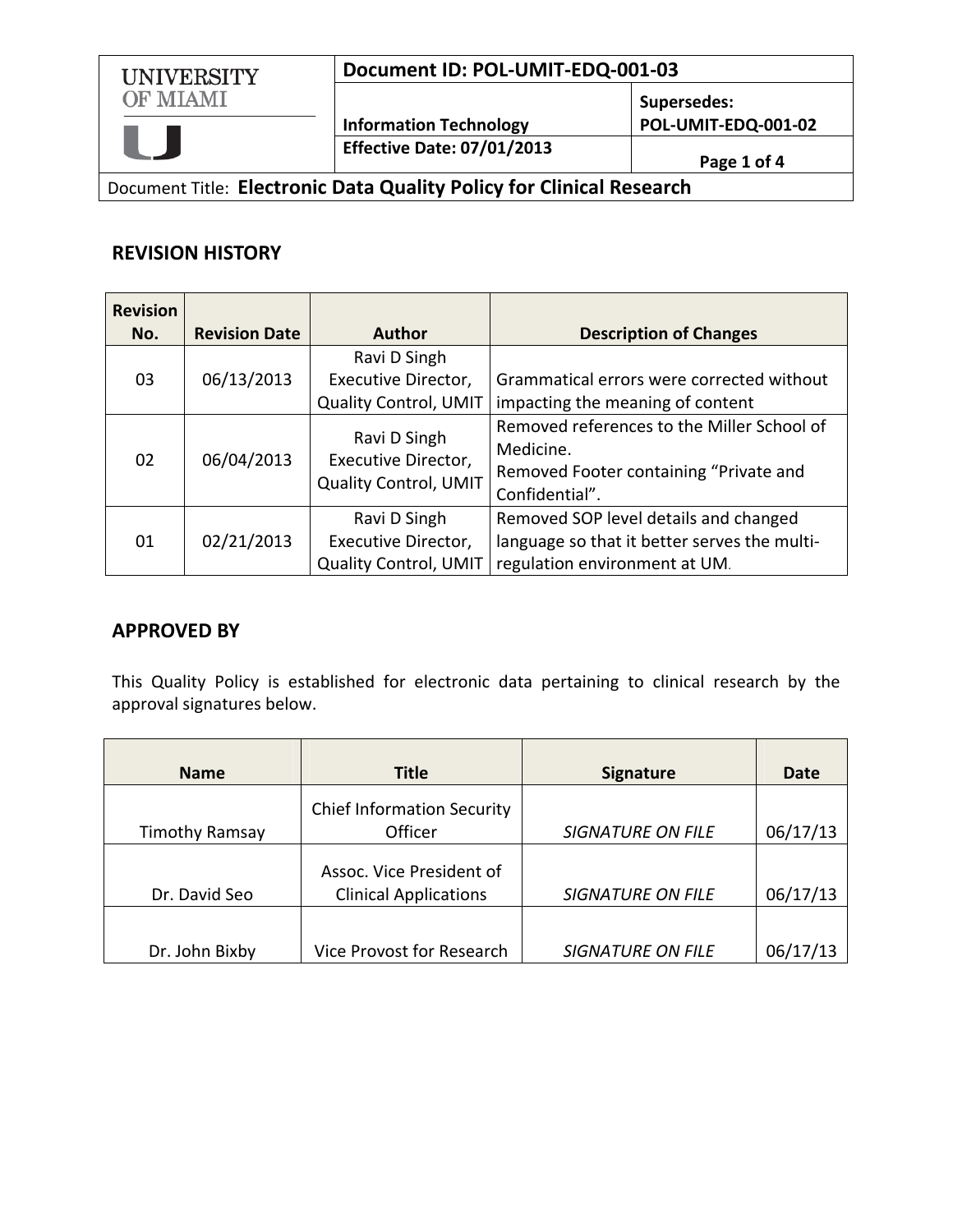| UNIVERSITY      | Document ID: POL-UMIT-EDQ-001-03  |                     |
|-----------------|-----------------------------------|---------------------|
| <b>OF MIAMI</b> |                                   | Supersedes:         |
|                 | <b>Information Technology</b>     | POL-UMIT-EDQ-001-02 |
|                 | <b>Effective Date: 07/01/2013</b> | Page 2 of 4         |

## Document Title: **Electronic Data Quality Policy for Clinical Research**

#### **Electronic Data Quality Policy for Clinical Research**

It is a key part of the overall mission of the University of Miami (UM) to serve patients and society by maximizing the value of its biomedical research to advance the quality of clinical trial data and the effectiveness of patient care.

Similarly, it is UM's mission to provide state‐of‐the‐art clinical trial and electronic data of the highest integrity to advance the science and practice of electronic data management in all UM research studies and improve patient and subject care.

These services are subject to the regulations and guidance of many governing bodies. Accordingly, UM senior leadership will provide clinical research, trial management and study data processing services to:

- Support the scientific objectives of UM initiatives by leveraging core competencies in computer‐ based technologies.
- Comply with electronic records, electronic signatures and data privacy regulations in effect when it delivers electronic data services.
- Provide data handling services to assure that regulated electronic data are attributable, legible, contemporaneous, original and accurate (ALCOA).

When using electronic trial data handling and/or remote electronic trial data systems, UM shall:

- (a) Ensure and document that the electronic data processing system(s) conforms to the established requirements for completeness, accuracy, reliability and consistent intended performance (i.e. validation).
- (b) Maintain SOPs for using these systems.
- (c) Ensure that the regulation sensitive systems are designed to permit data changes in such a way that the data changes are documented and that there is no deletion of entered data (i.e. maintain an audit, data and edit trail).
- (d) Maintain a security system that prevents unauthorized access to the data.
- (e) Maintain a list of the individuals who are authorized to make data changes.
- (f) Maintain adequate backup of the data.
- (g) Safeguard blinding, if any (e.g. maintain blinding during data entry and processing).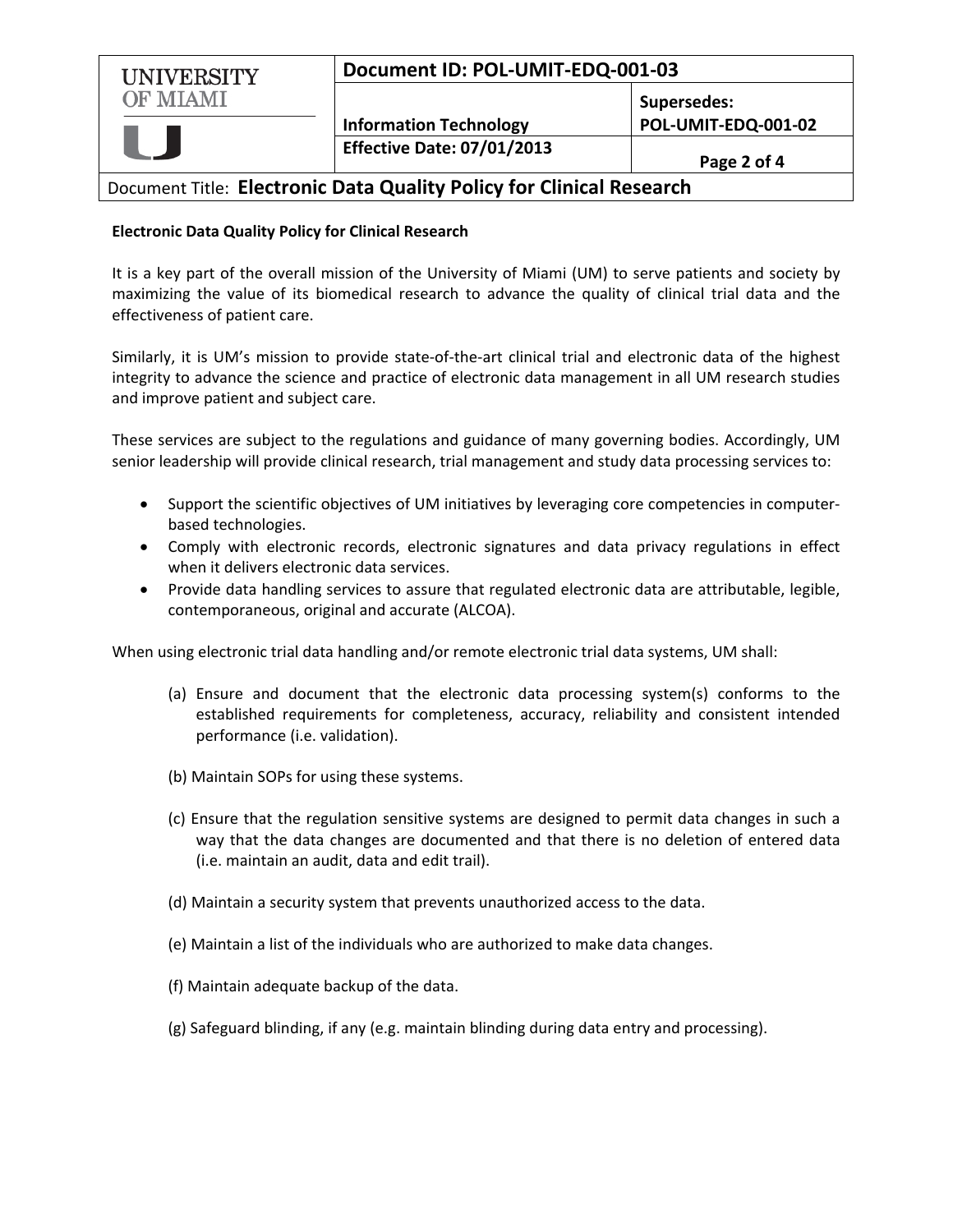| <b>UNIVERSITY</b> | Document ID: POL-UMIT-EDQ-001-03  |                                           |
|-------------------|-----------------------------------|-------------------------------------------|
| <b>OF MIAMI</b>   | <b>Information Technology</b>     | <b>Supersedes:</b><br>POL-UMIT-EDQ-001-02 |
|                   | <b>Effective Date: 07/01/2013</b> | Page 3 of 4                               |

## Document Title: **Electronic Data Quality Policy for Clinical Research**

This document provides the basic policy for implementing a regulation sensitive infrastructure and application framework that complies with various applicable regulations and assures data quality at UM.

#### Scope:

Management recognizes its responsibility and is committed to developing and delivering clinical trial services and general business practices at UM in an ethical manner consistent with the principles outlined below.

The basic principles outlined in this document will be applied to computer systems, electronic equipment and infrastructure to establish technological requirements, such as audit trails, electronic signature components, timestamps and timeouts.

Procedural requirements, including identification of responsibilities, training and responsibilities associated with electronic signatures, back-ups, disaster recovery plans, validation, security and identification checks, will be specified in Standard Operating Procedure (SOP) and Standard Working Procedure (SWP) documents.

#### Basic Principles and Guidelines:

Below are the basic principles for achieving compliance with FDA 21 CFR Part 11:

Basic Principle 1 –

UM shall take the necessary actions to ensure the proper implementation of procedures and technologies to achieve compliance with various regulatory requirements, such as safeguarding patient health information, electronic records and signatures.

#### Basic Principle 2 –

Computer systems and electronic equipment shall be evaluated for applicability and where necessary, compliance with regulatory requirements.

#### Basic Principle 3 –

Based on the results obtained from the evaluation in Basic Principle 2, remediation plans should be prepared and implemented to correct deficiencies. Progress of remediation plans should be monitored.

#### Basic Principle 4 –

New computer systems and electronic equipment to be implemented must be evaluated for compliance with Part 11. These may not be implemented until compliant with Part 11 requirements. However, in